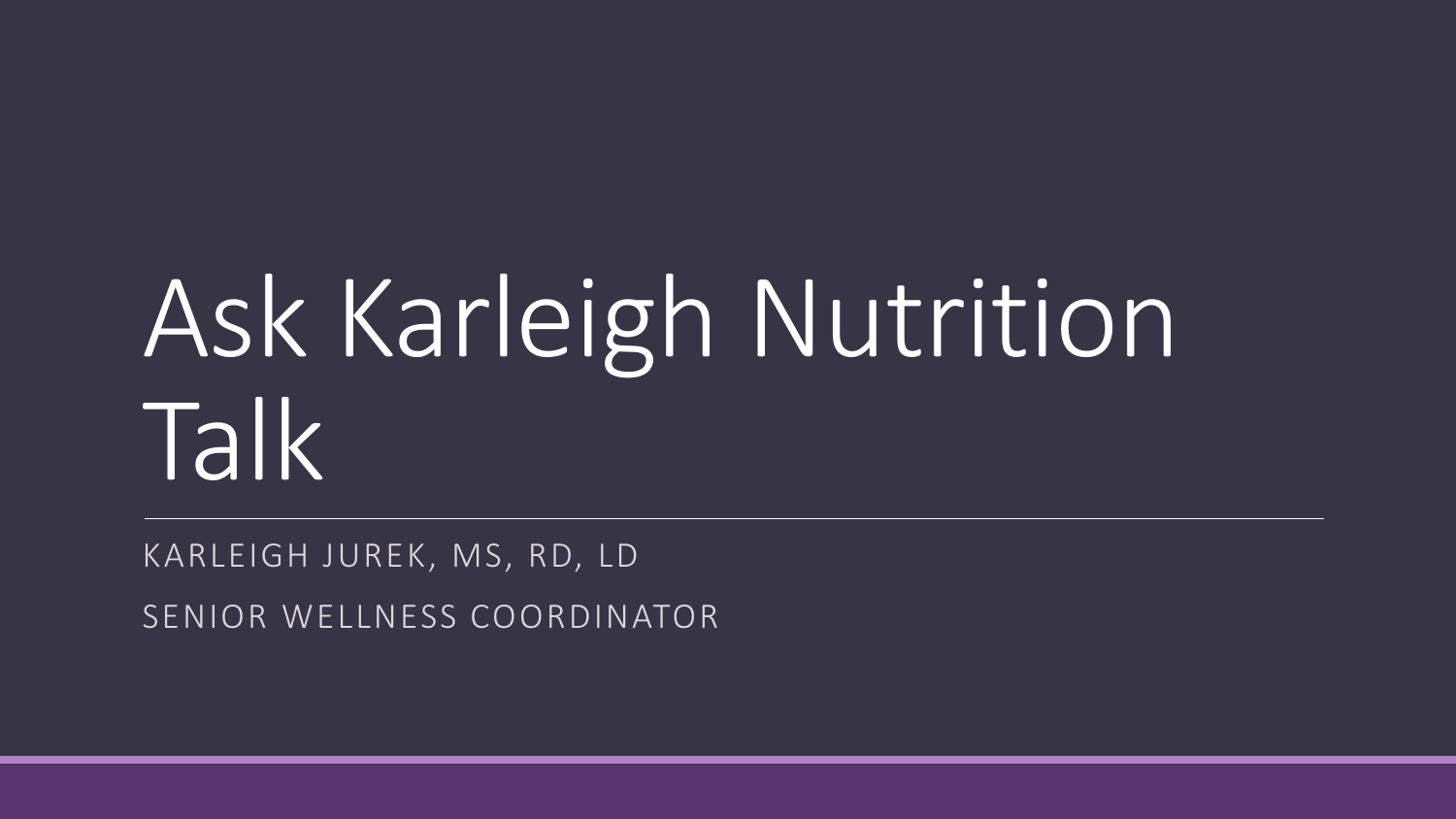## How can a person do a successful Keto diet easily if they prefer to avoid meat?

#### Keto macronutrient distribution

- 50% to 60% fat
	- Oils, nuts, seeds, avocadoes, full fat dairy, nut butters
- 30% to 35% protein
	- Beef, chicken, pork, fish, eggs, tofu, tempeh
- 5% 10% carbohydrates
	- Grains, beans, legumes, starchy vegetables, fruits

#### Traditional plant-based protein alternatives

◦ Beans, legumes, soy, tofu, tempeh, nutritional yeast, spirulina, nuts, (fish, dairy and eggs if including)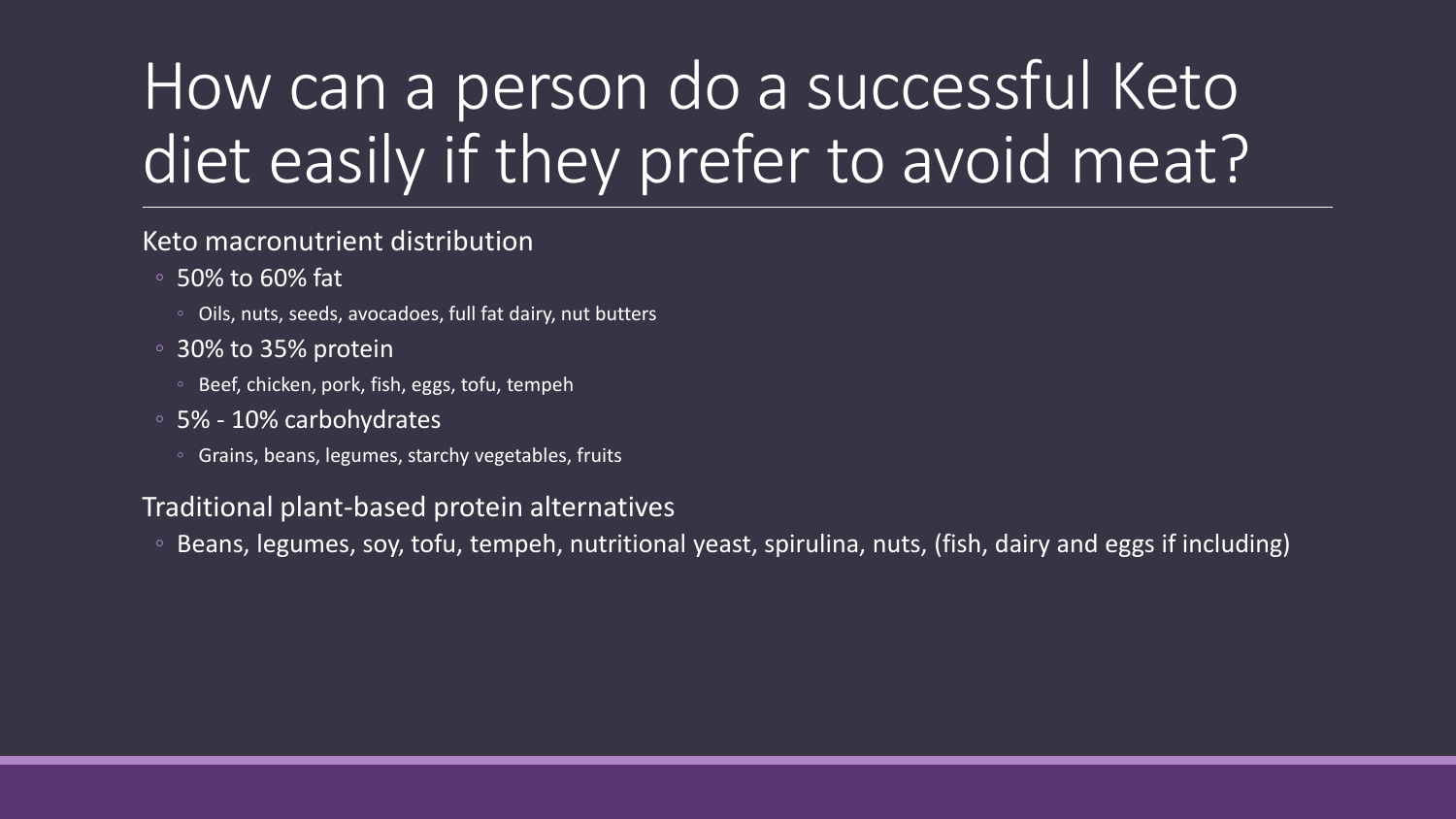## How can a person do a successful Keto diet easily if they prefer to avoid meat?

Keto while avoiding meat

- Several protein sources that are meatless also have a considerable amount of carbohydrates
- To meet the recommended percentages of protein, while also staying under the carbohydrate amount, it will take careful planning
	- Low carbohydrate sources of protein: soy, tofu, tempeh, nuts, seeds, some vegetables, dairy, eggs, and seafood (if eating)
- Monitor the amount of fats you are eating
	- Talk with your doctor so you can monitor blood lipid levels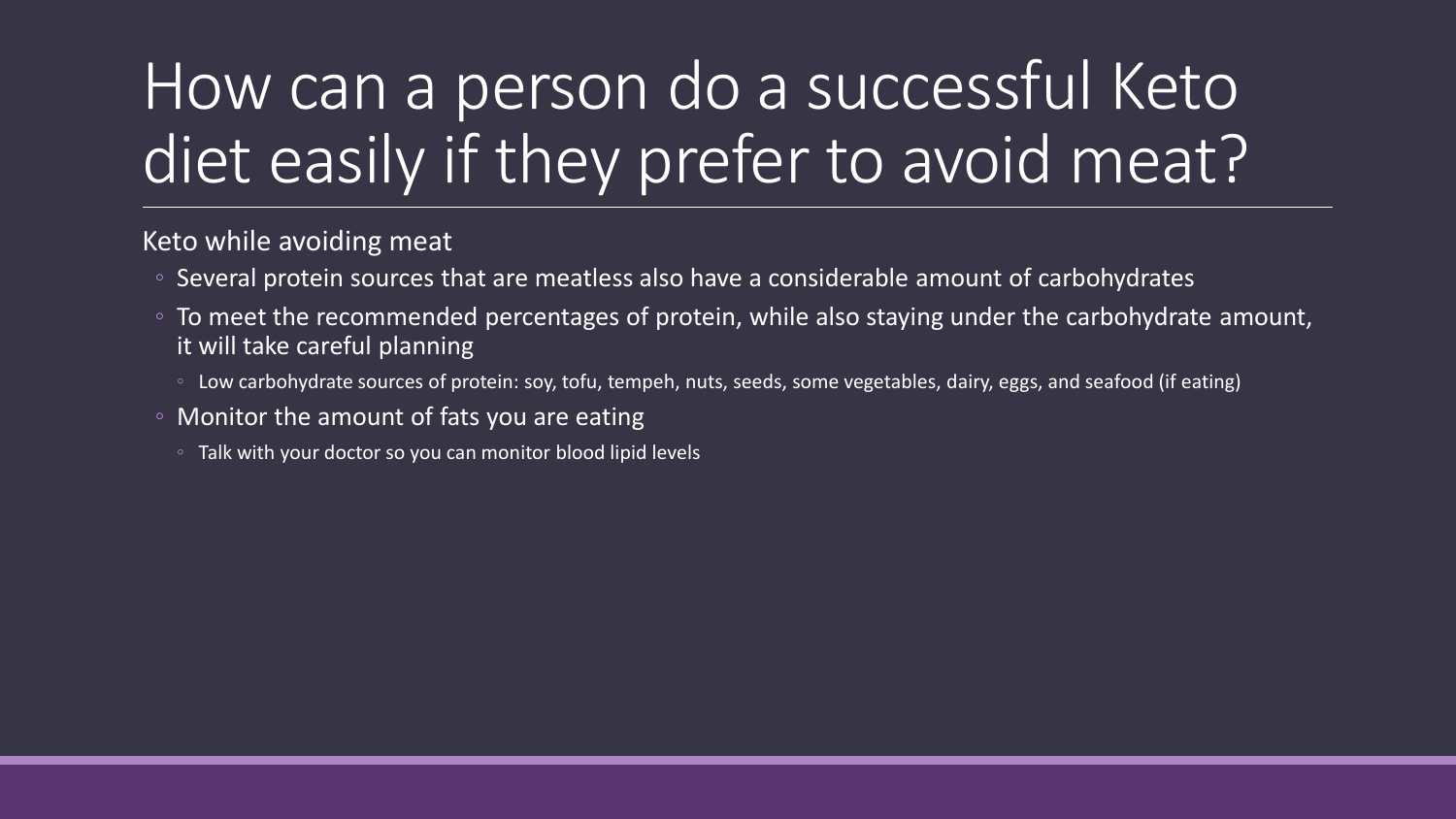### What supplements do you recommend for endurance athletes? I take Mega Men from GNC and Krill Oil.

Typically, I recommend food first, supplement second

Supplements are not regulated by the FDA – they are not verified to ensure that what is claimed to be in the pill is actually present in the pill or for any contaminants

- When taking a supplement, always choose a brand that has undergone a third party audit
	- NSF
	- USP
	- UL
- Even if the vitamin is certified, it does not ensure that what you are taking is considered safe
	- Or considers any drug/drug interactions
- GNC does not have any third party auditing, look for a men's MVI that has been audited
- Krill oil is typically taken for it's omega 3 fatty acid content lots of good research on the benefits
	- Purchase a brand with a certification, personally I like Nordic Naturals and Garden of Life

Consider incorporating an electrolyte tablet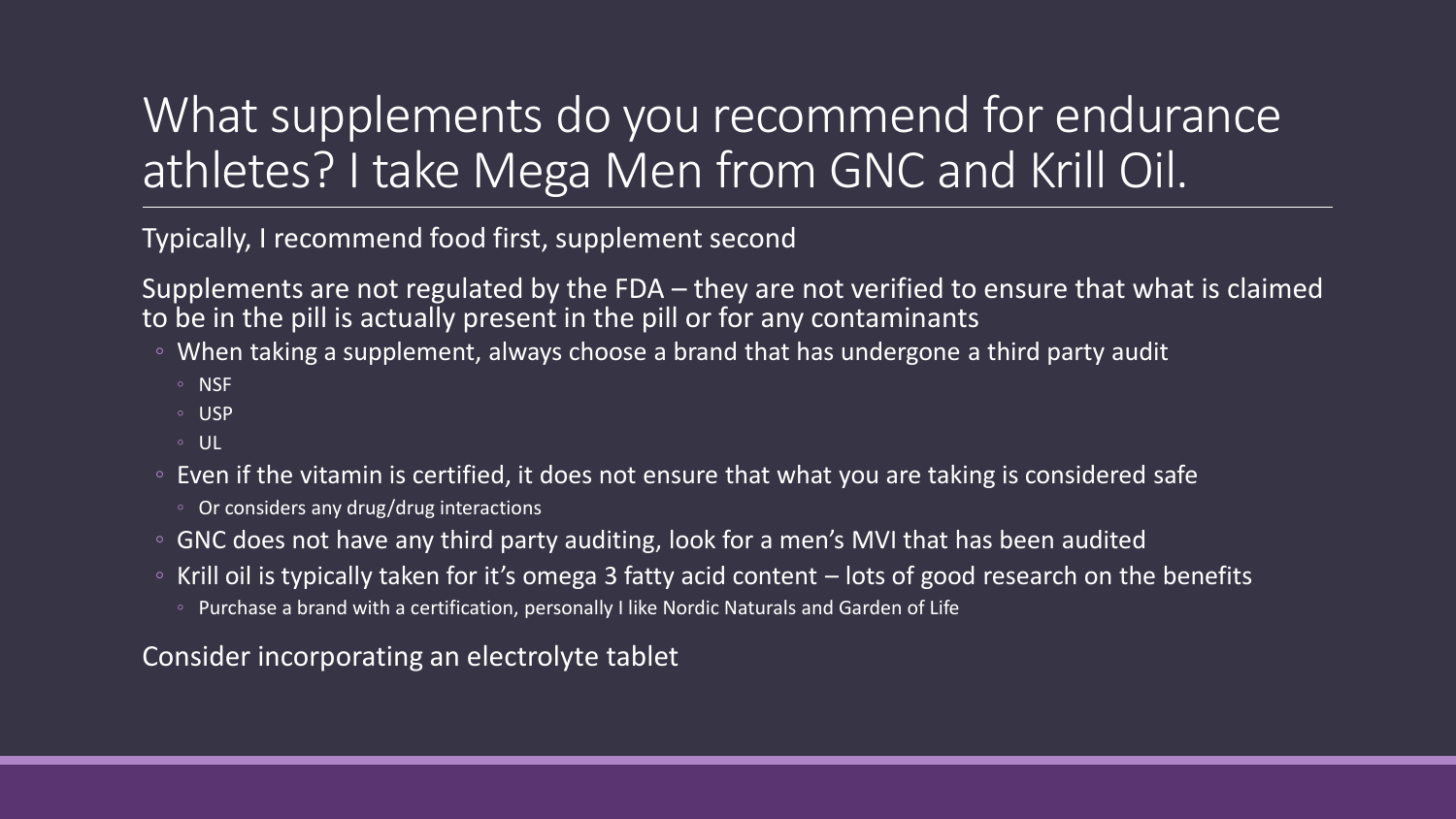## What are these ingredients and are there any health benefits to them?

Food items:

- Flaxseed and chia seed a type of seed that is considered heart healthy and nutrientdense
- Cinnamon a spice used in cooking and sometimes promoted as a supplement.
	- Evidence supports some health benefits from regular use in small amounts
	- Add it to your food versus taking it as a supplement
- Dates a fruit used to naturally sweeten foods, good source of fiber, potassium, and calcium
- Black pepper  $-$  A spice used universally, but included in recipes with turmeric (curcumin) to increase absorption

Supplements:

- Turmeric (curcumin)
	- Is actually a spice with a vibrant yellow color, common in Indian cuisines
	- Now sold as a supplement due to it's touted health benefits such as fighting depression, regulate blood sugars, fight infection, cholesterol, Alzheimer's disease, arthritis, cancer, headaches

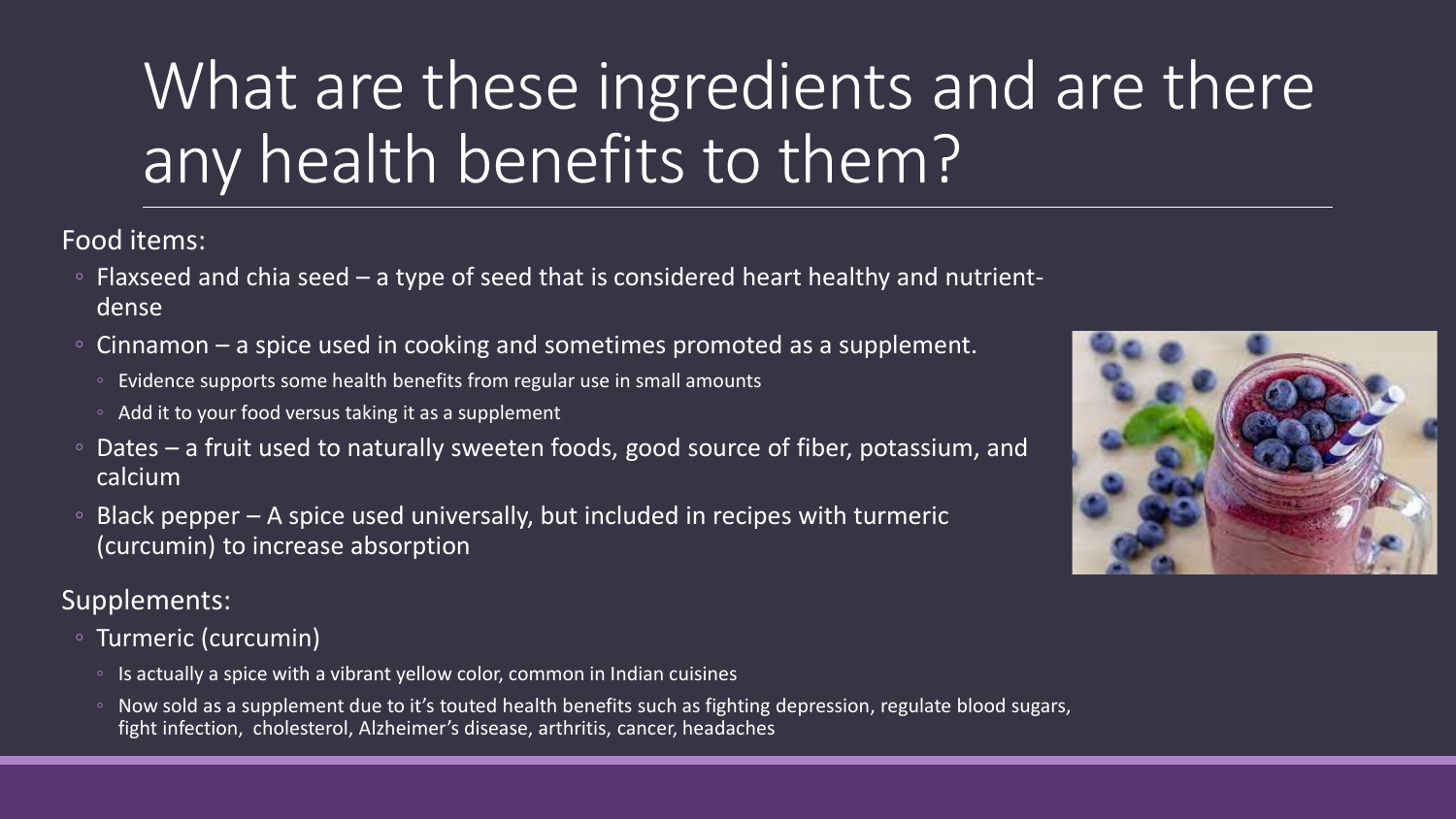## What are these ingredients and are there any health benefits to them?

#### Supplements continued:

- Matcha tea
	- A form of green tea common in China and Japan
	- Contains powerful antioxidants, but unsure if it is more than other green teas
	- Benefits include: lower blood pressure and cholesterol, and fight against cancer
- Aloe tonic A type of aloe-vera juice from the aloe vera plant that has not been filtered or heated in any way
	- Aloe vera has been established as a powerful antioxidant that can improve your skin, lower heart burn side effects, and lower the risk of some cancers
		- Thought to help fight off breast cancer- research on this is sparse
	- You can make your own aloe vera juice
- Amla Boss (Indian Gooseberry)
	- Considered a superfruit 100 gram serving contains the amount of Vitamin C found in 20 oranges
	- Used in Ayurevdic healing over 1,000 years ago
	- Benefits include: diabetes control, improved digestion, healthier eyes, immunity, and cognitive health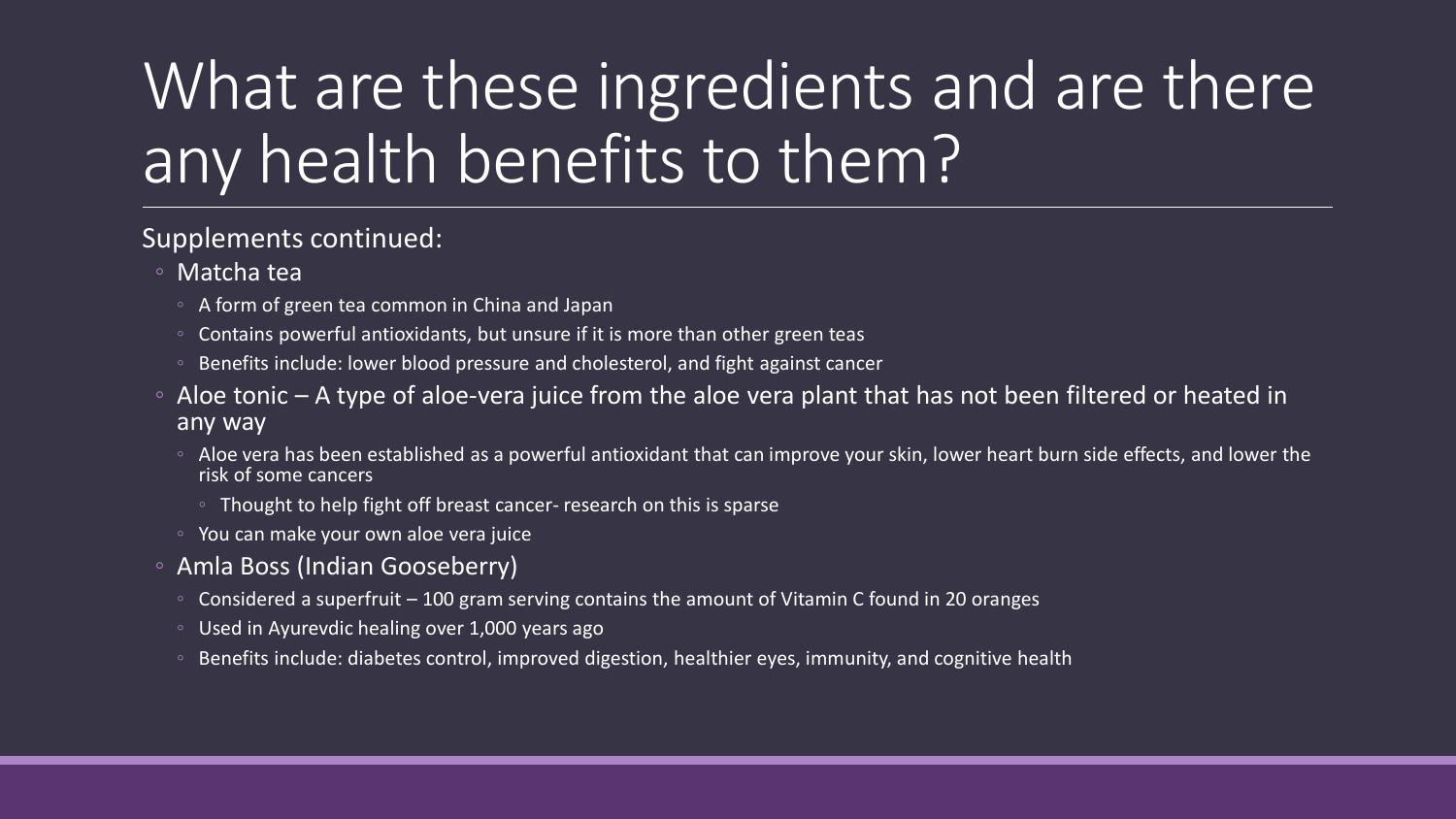### What are your thoughts on all sweeteners? IE agave, honey, raw sugar, sweet n low, diet soda, etc

#### There are different types of sugars

- Nutritive provides calories in the form of carbohydrates
	- Natural sugars any sugar that occurs naturally in a food (fruit, starchy vegetables, dairy, grains, etc)
	- $\circ$  Added sugars any sugar that is added to a food to change the texture, flavor, etc (cane sugar, sugar in the raw, brown sugar, agave, honey, maple syrup, molasses, etc)
- Non-nutritive does not provide calories, but has a greater intensity of sweetness
	- Some are not metabolized and pass through the digestive tract
	- There are 8 types of sugar substitutes approved by the FDA Aspartame, Acesulfame potassium, Neotame, Saccharin, Sucralose, Stevia, Monk fruit extract, Advantame
	- All of these have been rigorously studied by the FDA and have the GRAS (generally recognized as safe) label and most have over 100 studies depicting their safety
		- Stevia extract is considered GRAS, but not crude or whole leaf stevia.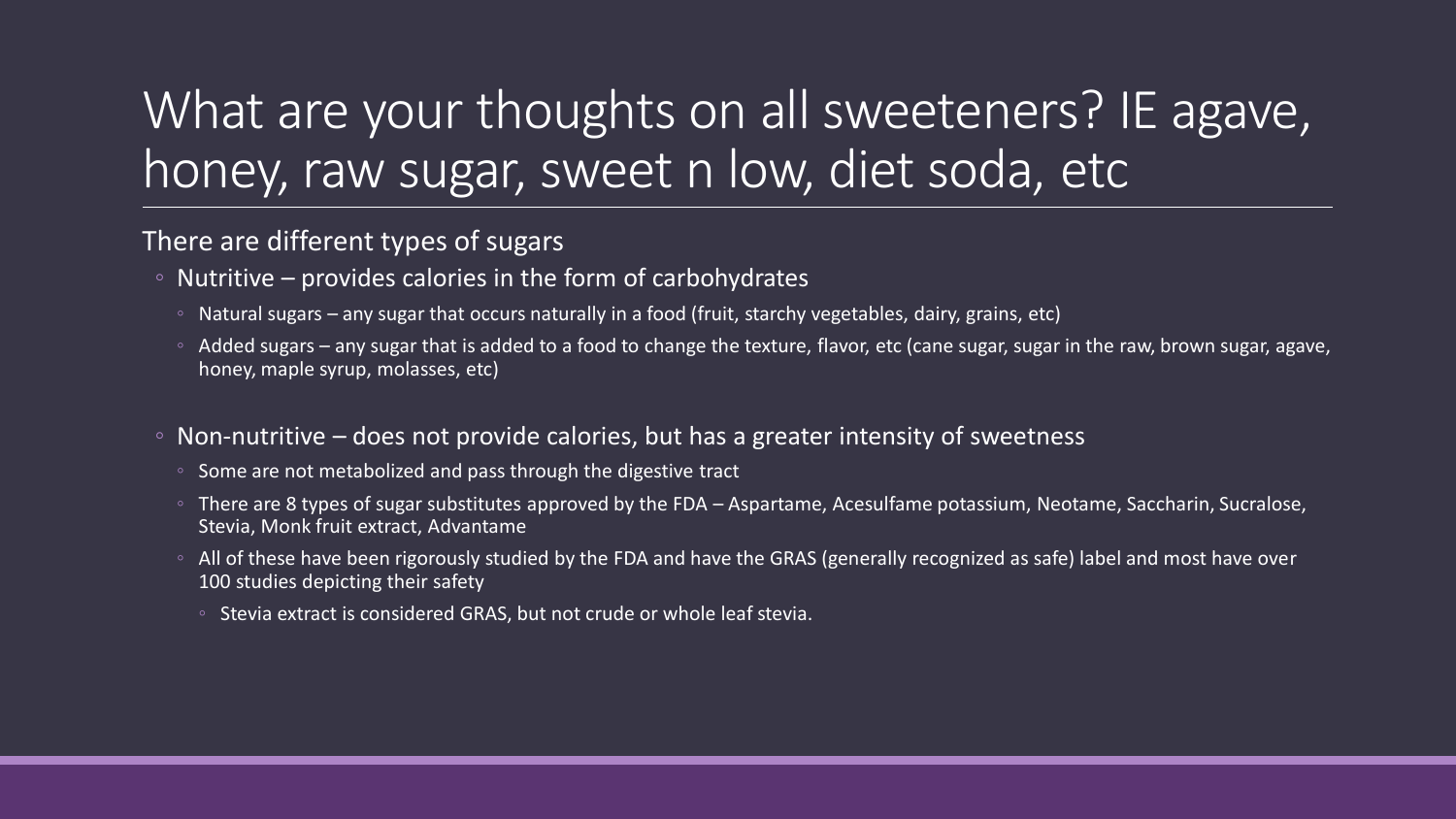### What are your thoughts on all sweeteners? IE agave, honey, raw sugar, sweet n low, diet soda, etc

#### Thoughts on sugars:

- When adding nutritive sugar to foods, sugar is sugar
	- Sources such as honey, maple, syrup, agave, etc have some health benefits
- Be mindful of how much you are adding
	- 9 tsp for men
	- 6 tsp for women
- Non-nutritive sweeteners are a great alternative and way to lower the amount of added sugar you eat in a day
	- But these should not replace other nutrient-dense, healthful foods

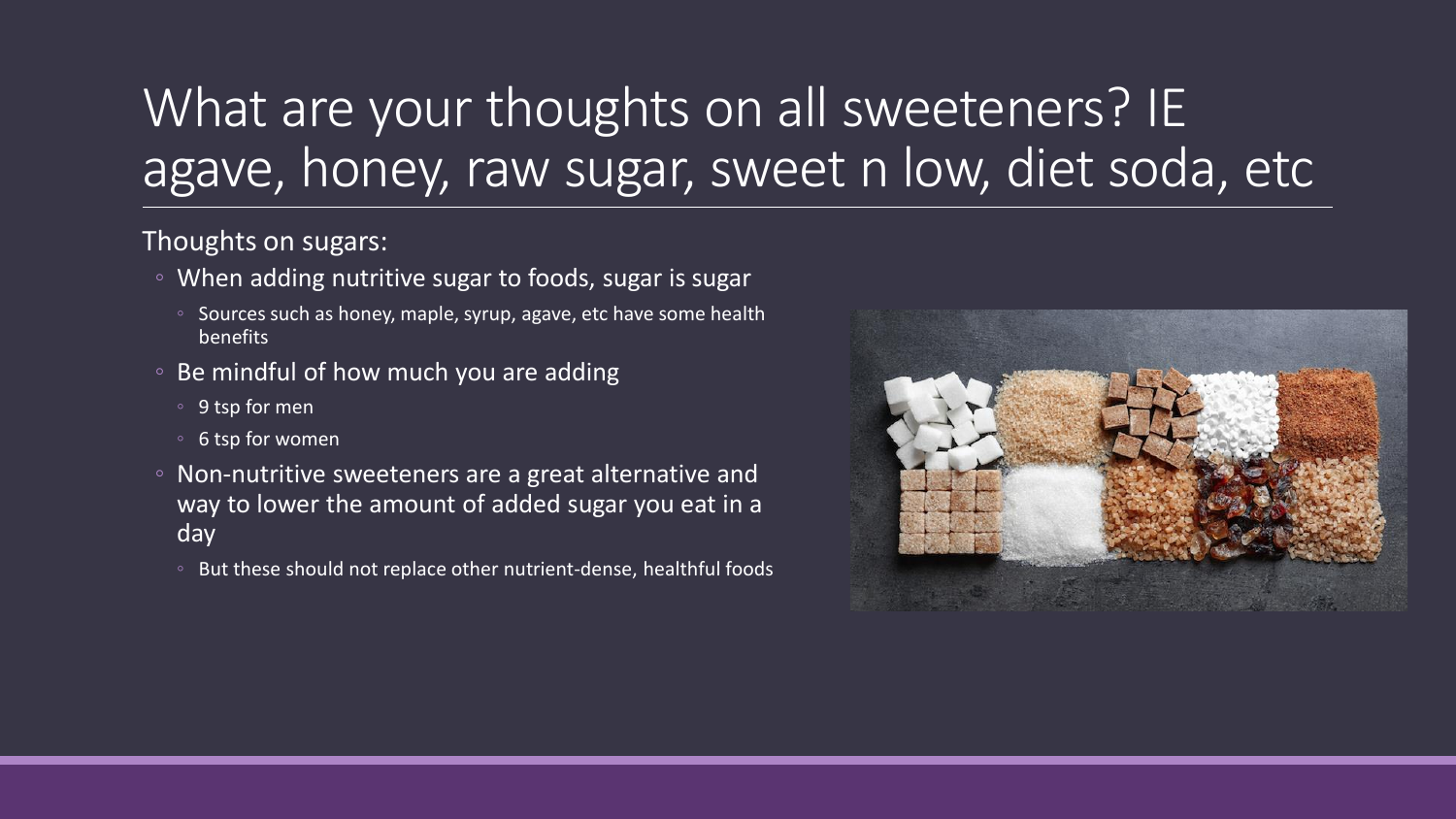### Are there any nutrition strategies to help with sleep?

Melatonin – the hormone that helps regulate your sleep cycle

- You can take as a supplement at night
- Dark cherries are a good source as well

Avoid caffeinated beverages 3-4 hours before bed

#### Avoid excess alcohol

◦ Yes it might help you fall asleep initially, but studies have found that alcohol inhibits REM sleep. This is the most restorative type of sleep

#### Avoid spicy or high acid foods

◦ These foods contribute to heart burn and acid reflux, which tends to worsen at night

#### Avoid high intensity exercise right before bed

#### Practice good sleep hygiene

- Go to bed and wake up around the same time every day
- Avoid screens for at least 1 hour before going to bed

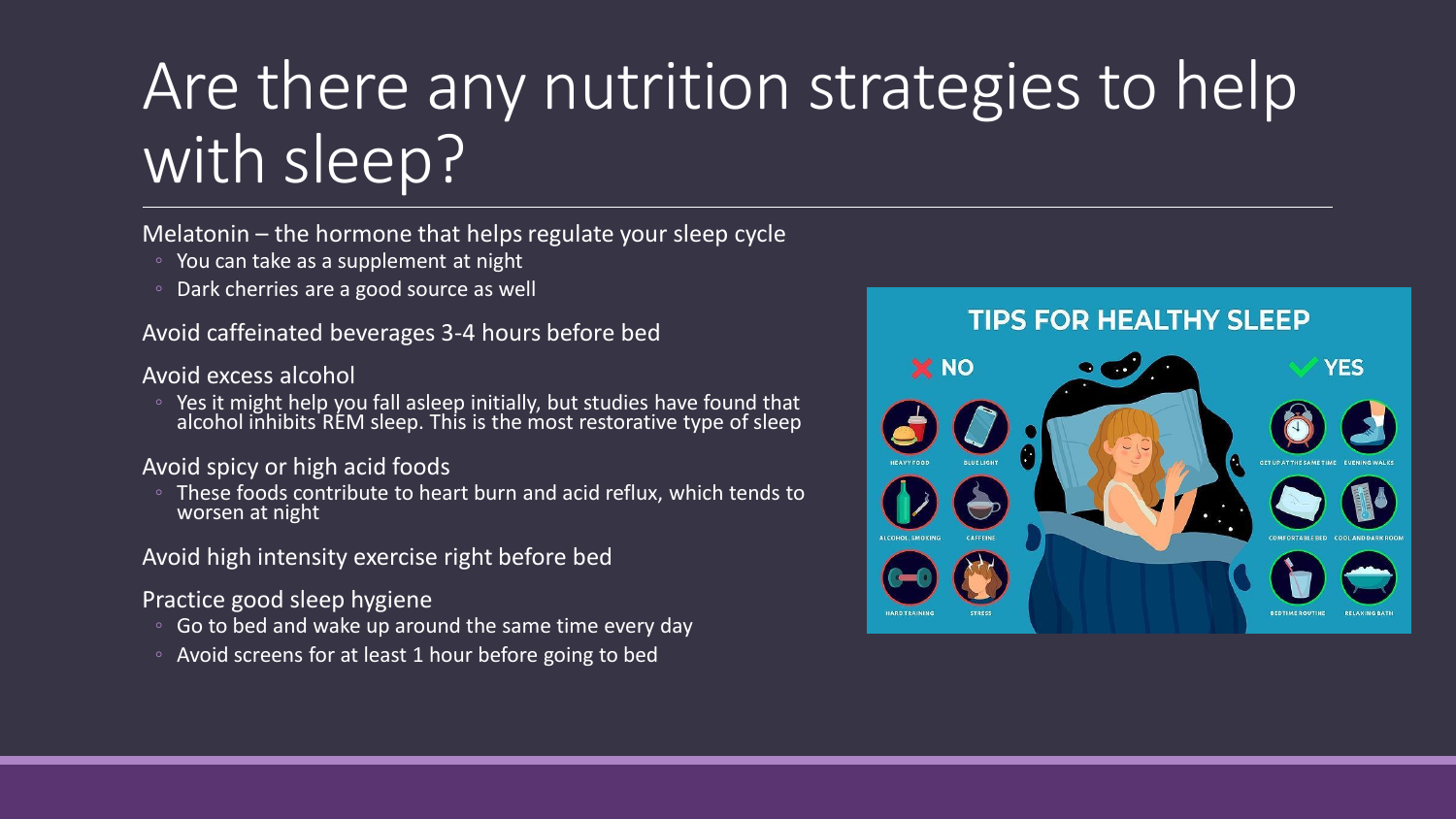### What are foods or drinks that interfere with nutrient absorption? How do we fix?

There are substances called "anti-nutrients" that hinder the absorption of certain nutrients

- Glucosinolates found in cruciferous vegetables and hinder iodine absorption
- Lectins found in legumes and whole grains and hinder calcium, iron, phosphorus and zinc absorption
- Oxalates in green leafy vegetables can prevent calcium absorption
- Phytates in whole grains can prevent iron, zinc, magnesium, and calcium absorption
- Tannins decrease iron absorption

These interactions occur when the foods are consumed at the same time, plan your meals accordingly – the key is eating a variety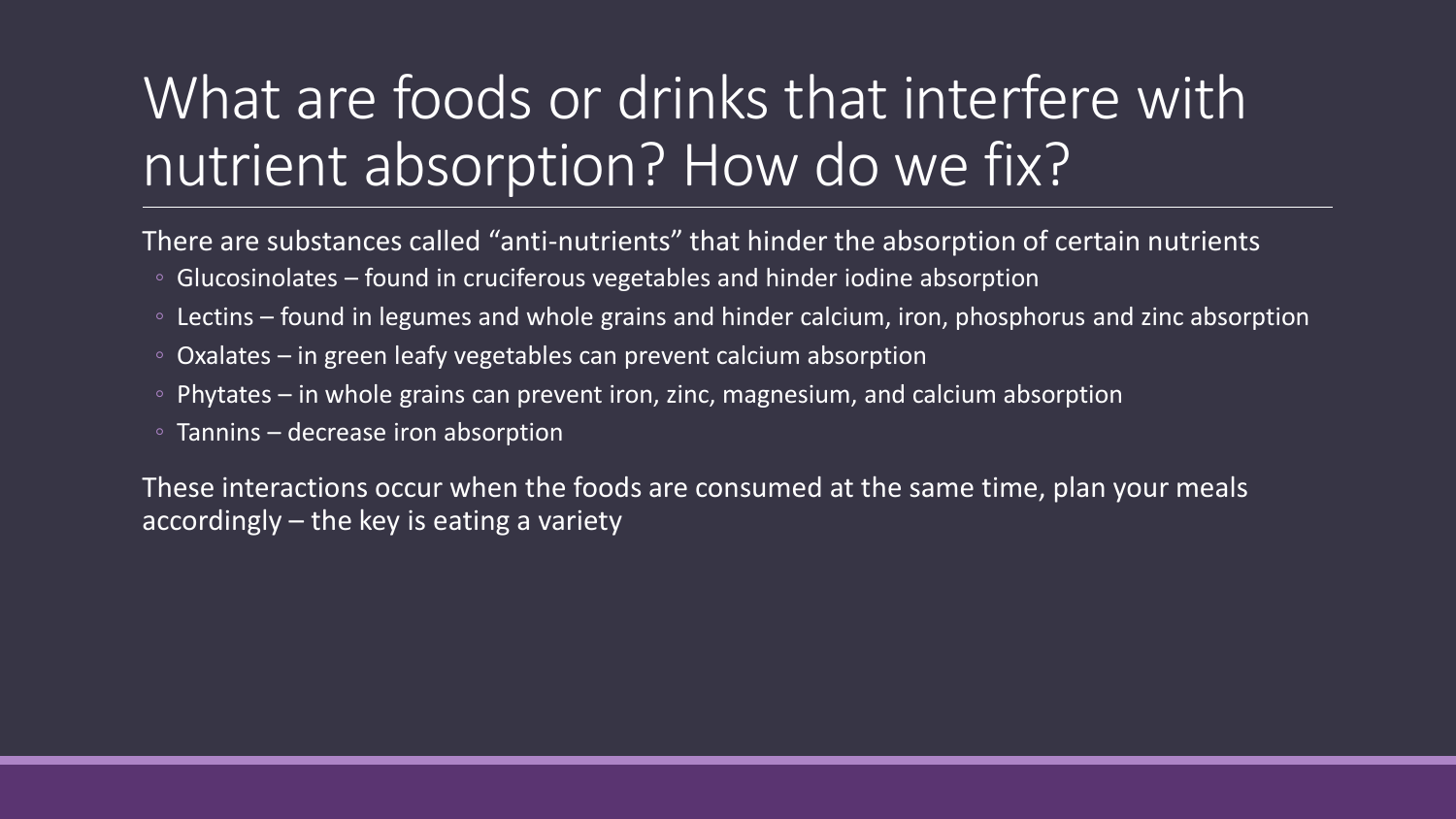### What about medication and food interactions?

A food and drug interaction occurs when components of the medication interact with components of the food and alter the function of the drug.

- This can include increasing or decreasing the action of the drug, creating different side effects, etc.
- Over the counter medication includes this information
	- Check the "warnings," "uses," and "other information" for any potential drug interactions

The most common medication and food interactions include:

- Tylenol (acetaminophen) and alcohol
- Calcium channel blockers and grapefruit treats high blood pressure and angina
- MAOIs and aged cheese an antidepressant
- Hypothyroid drugs and any foods food lowers the absorption of the drug
- Warfarin and leafy greens A blood thinner
- This is not an exhaustive list!
- There are also interactions with supplements

Talk with your doctor and pharmacist when starting any new medication or start a new supplement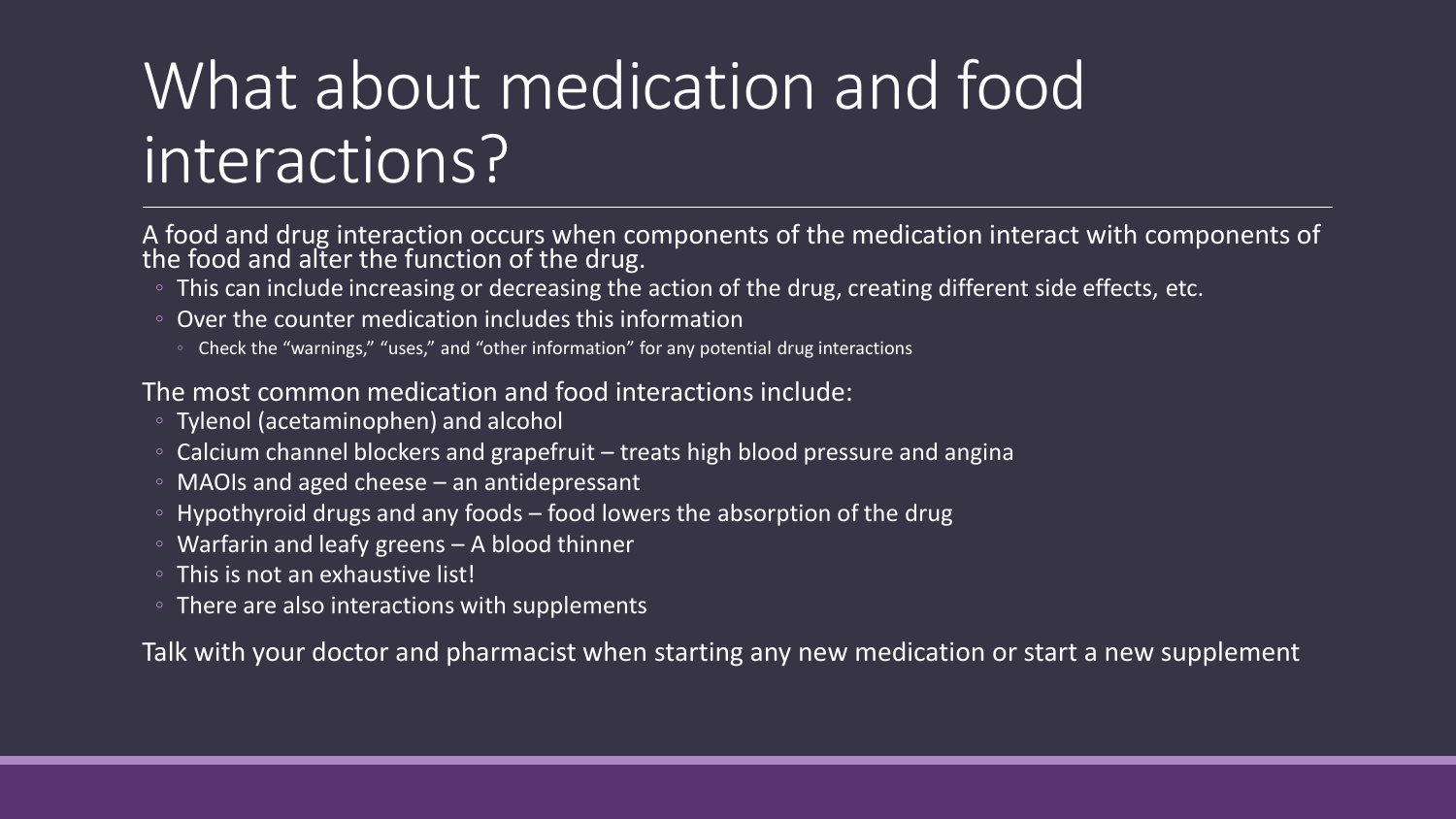## What and when should I eat before and after a workout?

#### These are general guidelines for pre and post workout fueling

- Before (30 minutes)
	- Eat something that has quick digesting carbohydrates and little to no fat or protein
	- Why?
		- Protein and fat take more to digest and can cause GI upset during exercise. Carbohydrates are broken down quickly and provide quick energy.
	- Ex. Piece of fruit, yogurt, whole grain crackers, rice cake, etc
- After (30-60 minutes)
	- You want to eat a combination of carbohydrates and protein
	- Why?
		- Carbohydrates to replenish stores used during exercise
		- Protein to provide amino acids for muscle building and recovery
	- Ex. Fairlife chocolate milk, protein shake (milk, fruit, protein powder, etc), cheese and crackers, etc

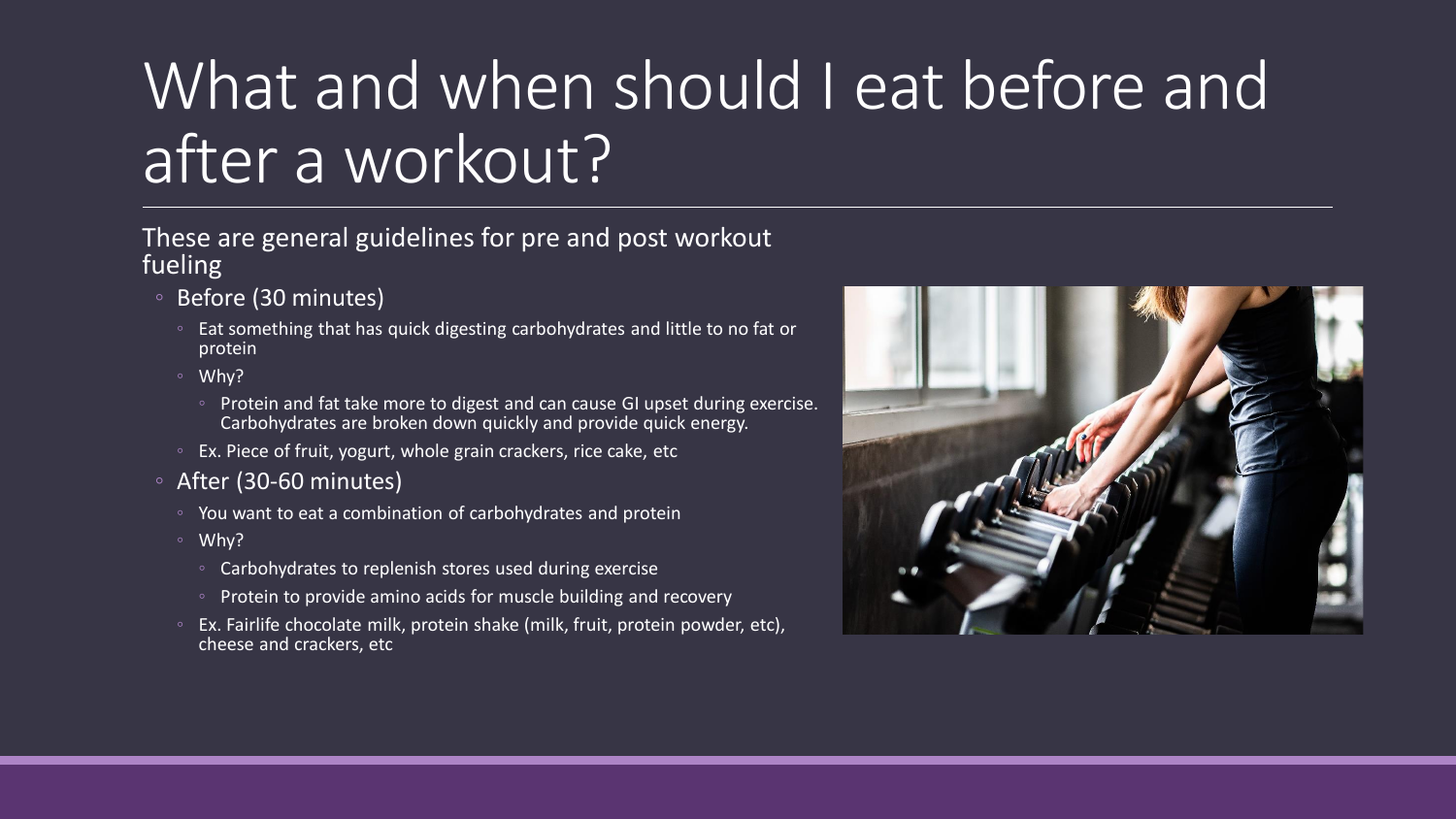## What do you think of the DASH diet?

Dietary Approaches to Stop Hypertension (DASH) diet was created to help lower hypertension ◦ Low sodium, high in potassium, magnesium, and calcium

Emphasizes whole grains, fruits, vegetables, low fat dairy, lean proteins while limiting processed, high sodium, and sweet foods

◦ Moderate amounts of fats

Diet is broken down into the number of servings you should eat in a day from specific food groups

Very similar to the Mediterranean diet

It is continually ranked one of the top 5 diets – for good reason!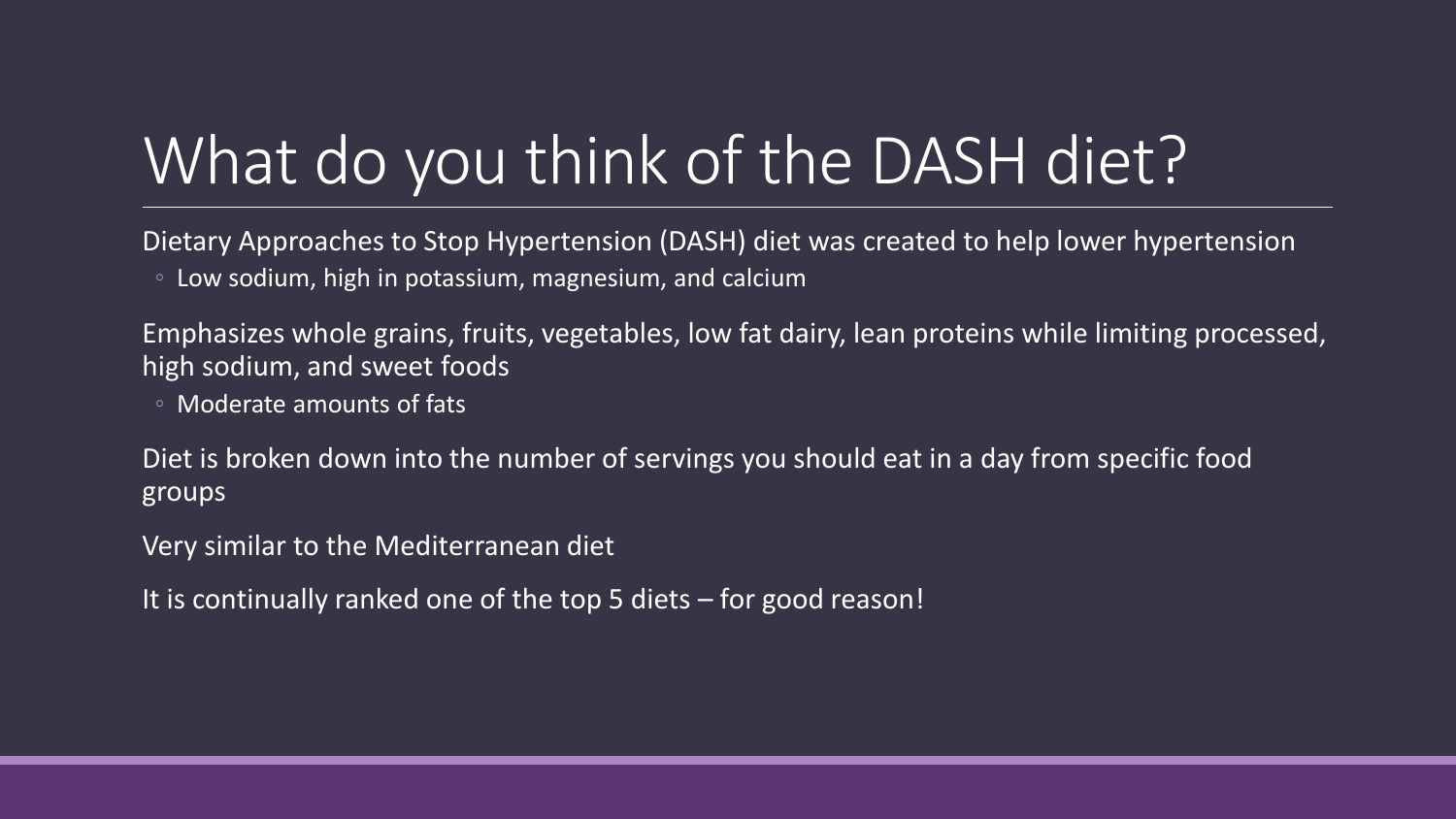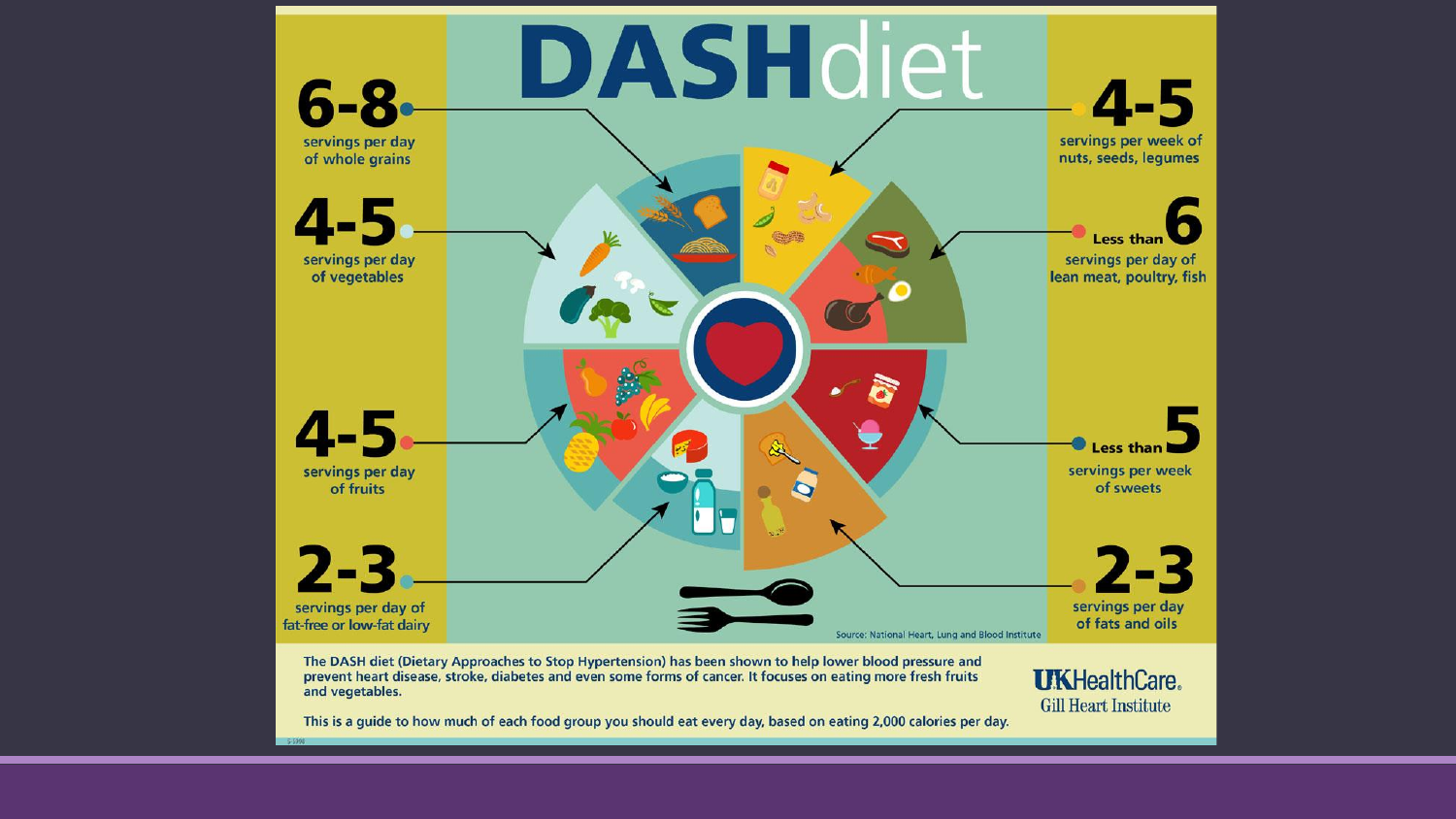### I am trying to eat vegan/vegetarian all day once or twice a week. Meatless Monday, Tofu Tuesday…..what are your favorite vegan/vegetarian meals?

#### Favorite vegan meals:

- Buddha bowls
	- Grain, chickpeas, roasted sweet potatoes, broccoli, kale, and a tahini drizzle
- Stuffed baked potatoes with corn, black beans, guacamole, salsa, and nutritional yeast
- Good source for vegan meals: minimalistbaker.com, delishknowledge.com, loveandlemons.com

#### Favorite vegetarian meals:

- Anything with Tortellini
- Tomato spinach gnocchi
- Black bean burrito bowls
- Good source for vegetarian meals: hummusapien.com